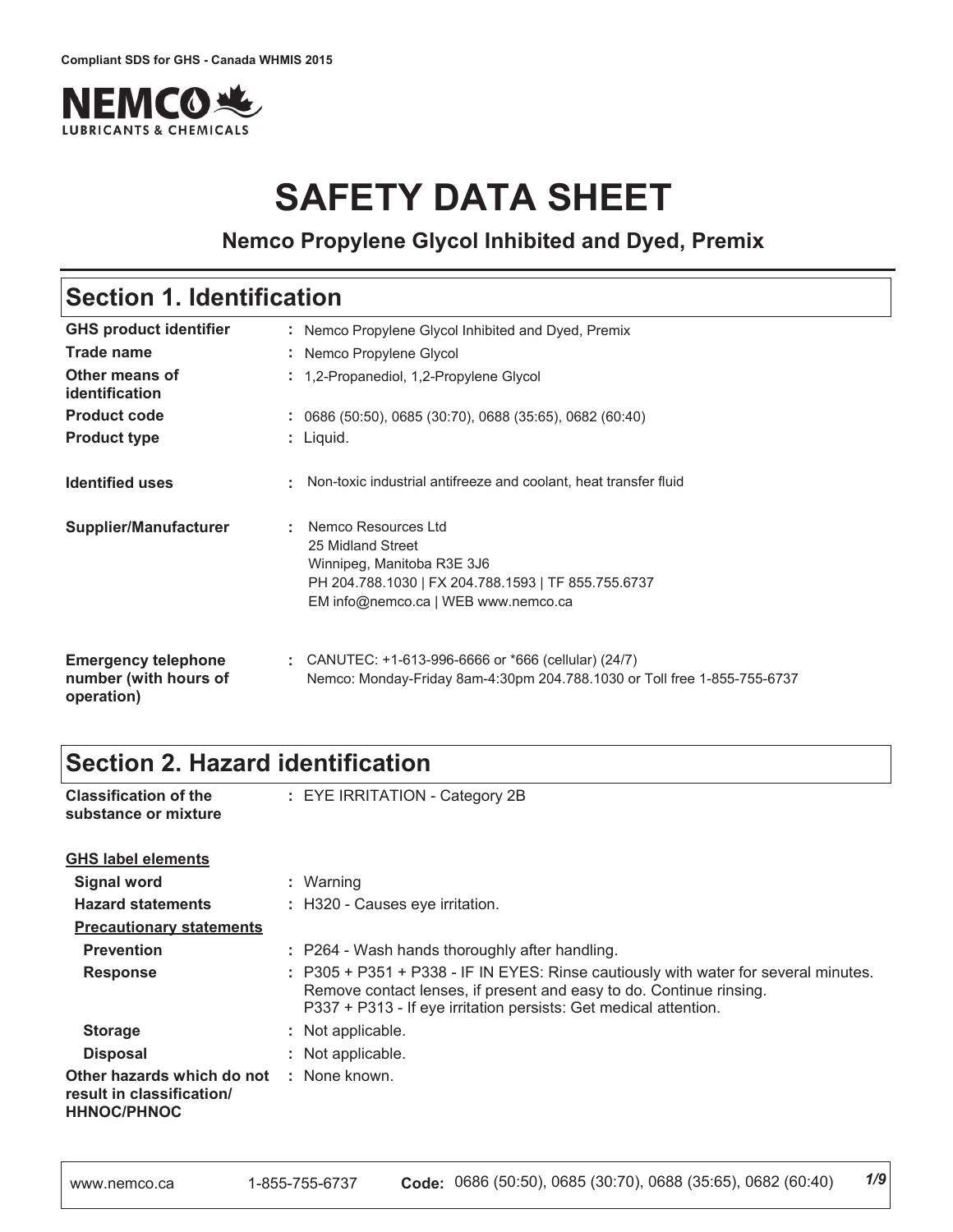

**CAS number** 

 $57 - 55 - 6$ 

### Section 3. Composition/information on ingredients

| Substance/mixture                       | : Mixture                             |
|-----------------------------------------|---------------------------------------|
| Other means of<br><b>identification</b> | 1,2-Propanediol, 1,2-Propylene Glycol |

#### **CAS number/other identifiers**

| <b>CAS number</b>   | : Not applicable.                                      |            |
|---------------------|--------------------------------------------------------|------------|
| <b>Product code</b> | 0686 (50:50), 0685 (30:70), 0688 (35:65), 0682 (60:40) |            |
| Ingredient name     |                                                        | $\%$ (w/w) |
| Propane-1,2-diol    |                                                        | $30 - 60$  |

There are no additional ingredients present which, within the current knowledge of the supplier and in the concentrations applicable, are classified as hazardous to health or the environment and hence require reporting in this section.

Occupational exposure limits, if available, are listed in Section 8.

### **Section 4. First-aid measures**

#### **Description of necessary first aid measures**

| Eye contact         | : Immediately flush eyes with plenty of water, occasionally lifting the upper and lower<br>eyelids. Check for and remove any contact lenses. Continue to rinse for at least 20<br>minutes. If irritation persists, get medical attention.                                                                                                                                                                                                                                                                                                                                                                                                                                                                                                                                                                                    |
|---------------------|------------------------------------------------------------------------------------------------------------------------------------------------------------------------------------------------------------------------------------------------------------------------------------------------------------------------------------------------------------------------------------------------------------------------------------------------------------------------------------------------------------------------------------------------------------------------------------------------------------------------------------------------------------------------------------------------------------------------------------------------------------------------------------------------------------------------------|
| <b>Inhalation</b>   | : Remove victim to fresh air and keep at rest in a position comfortable for breathing.<br>If not breathing, if breathing is irregular or if respiratory arrest occurs, provide<br>artificial respiration or oxygen by trained personnel. It may be dangerous to the<br>person providing aid to give mouth-to-mouth resuscitation. Get medical attention if<br>adverse health effects persist or are severe. If unconscious, place in recovery<br>position and get medical attention immediately. Maintain an open airway. Loosen<br>tight clothing such as a collar, tie, belt or waistband.                                                                                                                                                                                                                                 |
| <b>Skin contact</b> | : Flush contaminated skin with plenty of water. Get medical attention if symptoms<br>occur. Wash clothing before reuse. Clean shoes thoroughly before reuse.                                                                                                                                                                                                                                                                                                                                                                                                                                                                                                                                                                                                                                                                 |
| Ingestion           | : Wash out mouth with water. Remove dentures if any. Remove victim to fresh air<br>and keep at rest in a position comfortable for breathing. If material has been<br>swallowed and the exposed person is conscious, give small quantities of water to<br>drink. Stop if the exposed person feels sick as vomiting may be dangerous. Do not<br>induce vomiting unless directed to do so by medical personnel. If vomiting occurs,<br>the head should be kept low so that vomit does not enter the lungs. Get medical<br>attention if adverse health effects persist or are severe. Never give anything by<br>mouth to an unconscious person. If unconscious, place in recovery position and get<br>medical attention immediately. Maintain an open airway. Loosen tight clothing such<br>as a collar, tie, belt or waistband. |

#### Most important symptoms/effects, acute and delayed

| <b>Potential acute health effects</b> |                                                                                            |     |
|---------------------------------------|--------------------------------------------------------------------------------------------|-----|
| Eye contact                           | : Causes eye irritation.                                                                   |     |
| <b>Inhalation</b>                     | : No known significant effects or critical hazards.                                        |     |
| <b>Skin contact</b>                   | : No known significant effects or critical hazards.                                        |     |
| Ingestion                             | : No known significant effects or critical hazards.                                        |     |
| Over-exposure signs/symptoms          |                                                                                            |     |
| Eye contact                           | : Adverse symptoms may include the following:<br>pain or irritation<br>watering<br>redness |     |
| www.nemco.ca                          | Code: 0686 (50:50), 0685 (30:70), 0688 (35:65), 0682 (60:40)<br>1-855-755-6737             | 2/9 |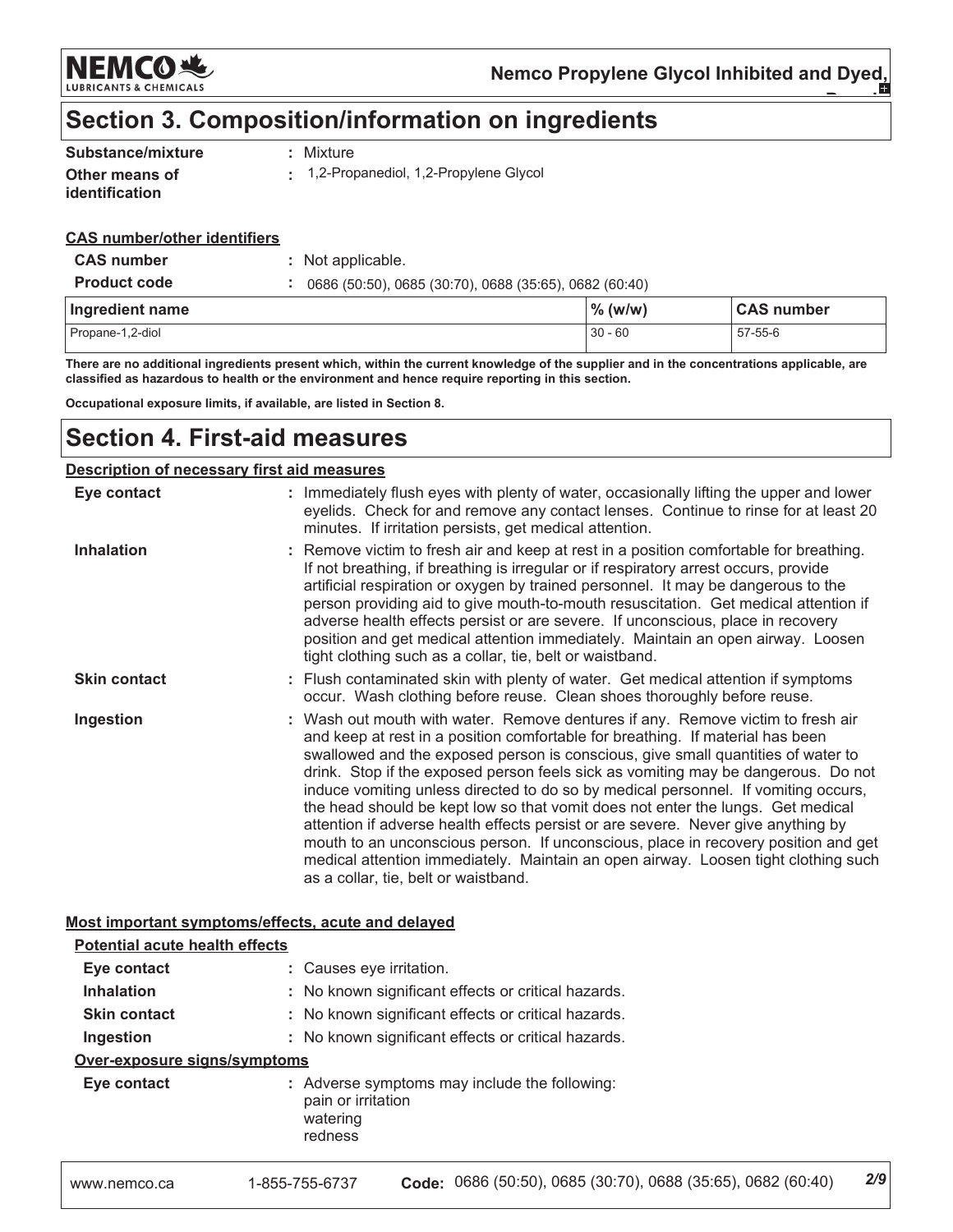NEMCOR.

Nemco Propylene Glycol Inhibited and Dyed,

### **Section 4. First-aid measures**

| <b>Inhalation</b>   | : No known significant effects or critical hazards.                                                                            |
|---------------------|--------------------------------------------------------------------------------------------------------------------------------|
| <b>Skin contact</b> | : No known significant effects or critical hazards.                                                                            |
| Ingestion           | : No known significant effects or critical hazards.                                                                            |
|                     |                                                                                                                                |
|                     | Indication of immediate medical attention and special treatment needed, if necessary                                           |
| Notes to physician  | : Treat symptomatically. Contact poison treatment specialist immediately if large<br>quantities have been ingested or inhaled. |

: No action shall be taken involving any personal risk or without suitable training. It may be dangerous to the person providing aid to give mouth-to-mouth resuscitation.

See toxicological information (Section 11)

**Protection of first-aiders** 

### **Section 5. Fire-fighting measures**

| <b>Extinguishing media</b>                               |                                                                                                                                                                             |
|----------------------------------------------------------|-----------------------------------------------------------------------------------------------------------------------------------------------------------------------------|
| Suitable extinguishing<br>media                          | : Use an extinguishing agent suitable for the surrounding fire.                                                                                                             |
| Unsuitable extinguishing<br>media                        | : None known.                                                                                                                                                               |
| <b>Specific hazards arising</b><br>from the chemical     | : No specific fire or explosion hazard.                                                                                                                                     |
| <b>Hazardous thermal</b><br>decomposition products       | : Decomposition products may include the following materials:<br>carbon dioxide<br>carbon monoxide                                                                          |
| <b>Special protective actions</b><br>for fire-fighters   | : No special measures are required.                                                                                                                                         |
| <b>Special protective</b><br>equipment for fire-fighters | : Fire-fighters should wear appropriate protective equipment and self-contained<br>breathing apparatus (SCBA) with a full face-piece operated in positive pressure<br>mode. |

### **Section 6. Accidental release measures**

#### Personal precautions, protective equipment and emergency procedures

| For non-emergency<br>personnel   | : No action shall be taken involving any personal risk or without suitable training.<br>Keep unnecessary and unprotected personnel from entering. Do not touch or walk<br>through spilled material. Avoid breathing vapor or mist. Provide adequate<br>ventilation. Wear appropriate respirator when ventilation is inadequate. Put on<br>appropriate personal protective equipment. |
|----------------------------------|--------------------------------------------------------------------------------------------------------------------------------------------------------------------------------------------------------------------------------------------------------------------------------------------------------------------------------------------------------------------------------------|
| For emergency responders         | : If specialized clothing is required to deal with the spillage, take note of any<br>information in Section 8 on suitable and unsuitable materials. See also the<br>information in "For non-emergency personnel".                                                                                                                                                                    |
| <b>Environmental precautions</b> | : Avoid dispersal of spilled material and runoff and contact with soil, waterways,<br>drains and sewers. Inform the relevant authorities if the product has caused<br>environmental pollution (sewers, waterways, soil or air).                                                                                                                                                      |

#### Methods and materials for containment and cleaning up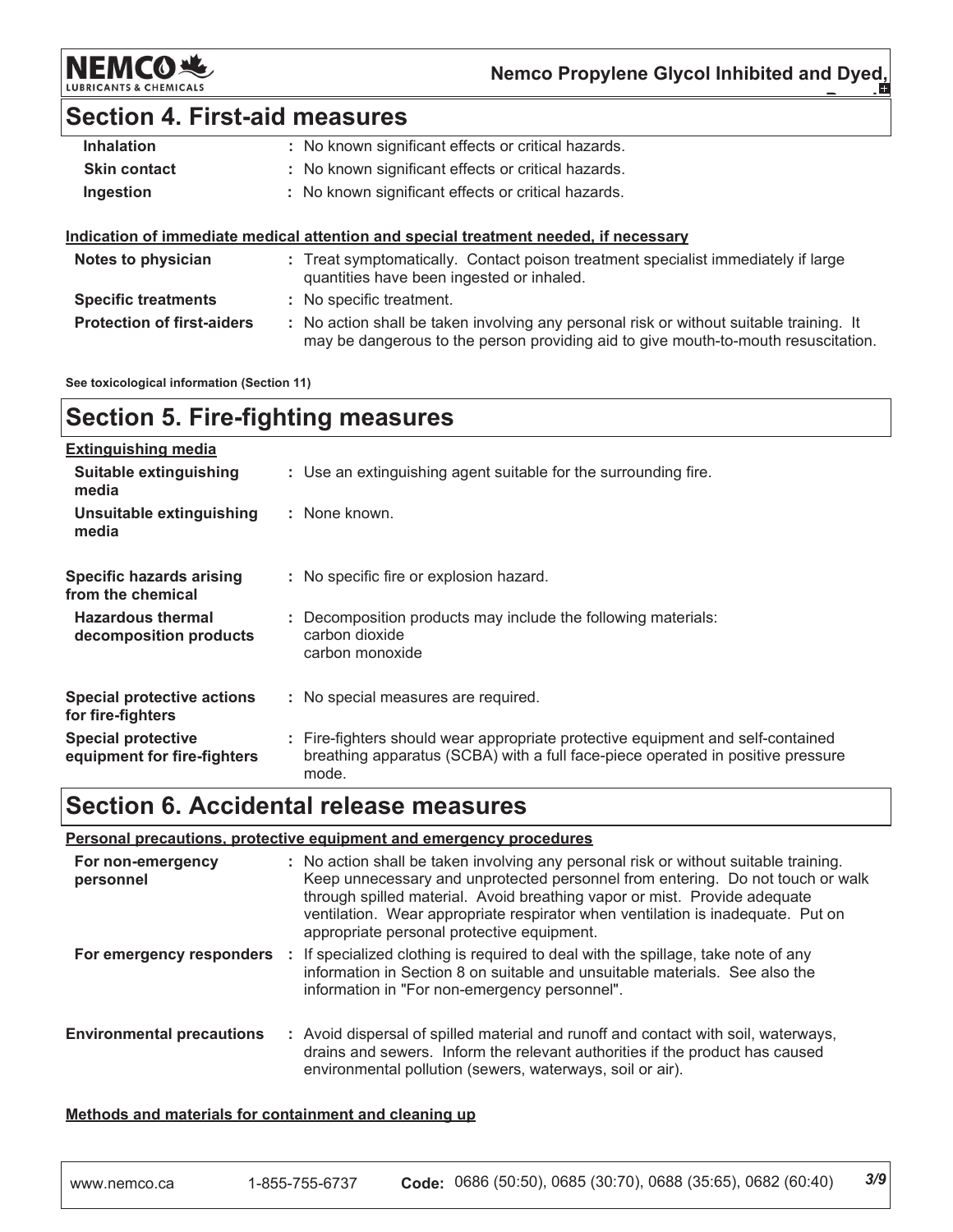

### **Section 6. Accidental release measures**

| ۰. |  |  |  |
|----|--|--|--|

: Stop leak if without risk. Move containers from spill area. Approach release from upwind. Prevent entry into sewers, water courses, basements or confined areas. Wash spillages into an effluent treatment plant or proceed as follows. Contain and collect spillage with non-combustible, absorbent material e.g. sand, earth, vermiculite or diatomaceous earth and place in container for disposal according to local regulations (see Section 13). Dispose of via a licensed waste disposal contractor. Contaminated absorbent material may pose the same hazard as the spilled product. Note: see Section 1 for emergency contact information and Section 13 for waste disposal.

### Section 7. Handling and storage

#### **Precautions for safe handling Protective measures** : Put on appropriate personal protective equipment (see Section 8). Do not ingest. Avoid contact with eyes, skin and clothing. Avoid breathing vapor or mist. Keep in the original container or an approved alternative made from a compatible material. kept tightly closed when not in use. Empty containers retain product residue and can be hazardous. Do not reuse container. Advice on general : Eating, drinking and smoking should be prohibited in areas where this material is occupational hygiene handled, stored and processed. Workers should wash hands and face before eating, drinking and smoking. See also Section 8 for additional information on hygiene measures. Conditions for safe storage, : Store in accordance with local regulations. Store in original container protected from direct sunlight in a dry, cool and well-ventilated area, away from incompatible including any materials (see Section 10) and food and drink. Keep container tightly closed and incompatibilities sealed until ready for use. Containers that have been opened must be carefully resealed and kept upright to prevent leakage. Do not store in unlabeled containers. Use appropriate containment to avoid environmental contamination.

### Section 8. Exposure controls/personal protection

#### **Control parameters**

#### **Occupational exposure limits**

| Ingredient name  | <b>Exposure limits</b>                                                                                                                                                                                          |
|------------------|-----------------------------------------------------------------------------------------------------------------------------------------------------------------------------------------------------------------|
| Propane-1,2-diol | CA Ontario Provincial (Canada, 7/2015).<br>TWA: 10 mg/m <sup>3</sup> 8 hours. Form: Aerosol only<br>TWA: 155 mg/m <sup>3</sup> 8 hours. Form: Vapor and aerosol<br>TWA: 50 ppm 8 hours. Form: Vapor and aerosol |

| Appropriate engineering<br>controls              | : Good general ventilation should be sufficient to control worker exposure to airborne<br>contaminants.                                                        |
|--------------------------------------------------|----------------------------------------------------------------------------------------------------------------------------------------------------------------|
| <b>Environmental exposure</b><br><b>controls</b> | Emissions from ventilation or work process equipment should be checked to ensure<br>they comply with the requirements of environmental protection legislation. |
| <b>Individual protection measures</b>            |                                                                                                                                                                |

**Hygiene measures** : Wash hands, forearms and face thoroughly after handling chemical products, before eating, smoking and using the lavatory and at the end of the working period. Appropriate techniques should be used to remove potentially contaminated clothing. Wash contaminated clothing before reusing. Ensure that eyewash stations and safety showers are close to the workstation location.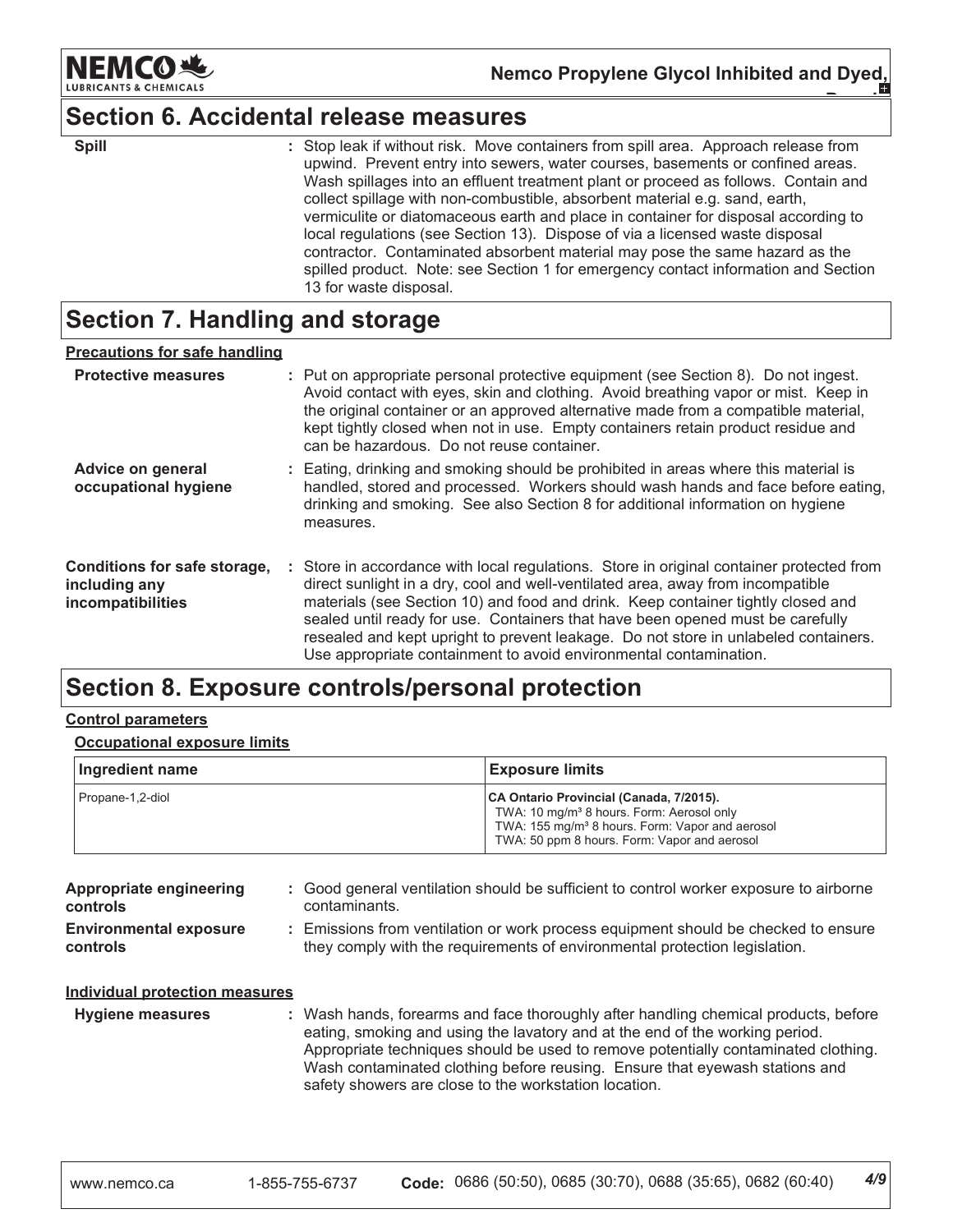**NEMCO地** LUBRIC CHEMICALS

## Section 8. Exposure controls/personal protection

| <b>Eye/face protection</b>    | : Safety eyewear complying with an approved standard should be used when a risk<br>assessment indicates this is necessary to avoid exposure to liquid splashes, mists,<br>gases or dusts. If contact is possible, the following protection should be worn,<br>unless the assessment indicates a higher degree of protection: chemical splash<br>goggles.                                                                                                                                                                                                                                                                  |
|-------------------------------|---------------------------------------------------------------------------------------------------------------------------------------------------------------------------------------------------------------------------------------------------------------------------------------------------------------------------------------------------------------------------------------------------------------------------------------------------------------------------------------------------------------------------------------------------------------------------------------------------------------------------|
| <b>Skin protection</b>        |                                                                                                                                                                                                                                                                                                                                                                                                                                                                                                                                                                                                                           |
| <b>Hand protection</b>        | : Chemical-resistant, impervious gloves complying with an approved standard should<br>be worn at all times when handling chemical products if a risk assessment indicates<br>this is necessary. Considering the parameters specified by the glove manufacturer,<br>check during use that the gloves are still retaining their protective properties. It<br>should be noted that the time to breakthrough for any glove material may be<br>different for different glove manufacturers. In the case of mixtures, consisting of<br>several substances, the protection time of the gloves cannot be accurately<br>estimated. |
| <b>Body protection</b>        | : Personal protective equipment for the body should be selected based on the task<br>being performed and the risks involved and should be approved by a specialist<br>before handling this product.                                                                                                                                                                                                                                                                                                                                                                                                                       |
| Other skin protection         | : Appropriate footwear and any additional skin protection measures should be<br>selected based on the task being performed and the risks involved and should be<br>approved by a specialist before handling this product.                                                                                                                                                                                                                                                                                                                                                                                                 |
| <b>Respiratory protection</b> | Based on the hazard and potential for exposure, select a respirator that meets the<br>appropriate standard or certification. Respirators must be used according to a<br>respiratory protection program to ensure proper fitting, training, and other important<br>aspects of use.                                                                                                                                                                                                                                                                                                                                         |

### Section 9. Physical and chemical properties

| <b>Appearance</b>                                 |    |                                 |
|---------------------------------------------------|----|---------------------------------|
| <b>Physical state</b>                             |    | : Liquid.                       |
| Color                                             |    | $\therefore$ Pink.              |
| Odor                                              |    | : Mild.                         |
| <b>Odor threshold</b>                             |    | Not available.                  |
| рH                                                |    | 9 <sub>to</sub> 11              |
| <b>Freezing point</b>                             |    | : -49 to -14°C (-56.2 to 6.8°F) |
| <b>Boiling point</b>                              | ÷. | Not available.                  |
| <b>Flash point</b>                                |    | Closed cup: 98°C (208.4°F)      |
| <b>Evaporation rate</b>                           |    | Not available.                  |
| <b>Flammability (solid, gas)</b>                  |    | Not available.                  |
| Lower and upper explosive<br>(flammable) limits   |    | : Not available.                |
| Vapor pressure                                    |    | : Not available.                |
| <b>Vapor density</b>                              |    | Not available.                  |
| <b>Relative density</b>                           |    | $: 1.023$ to 1.063              |
| <b>Solubility</b>                                 |    | Miscible in water.              |
| <b>Partition coefficient: n-</b><br>octanol/water |    | : Not available.                |
| <b>Auto-ignition temperature</b>                  |    | : Not available.                |
| <b>Decomposition temperature</b>                  |    | Not available.                  |
| <b>Viscosity</b>                                  |    | Not available.                  |
|                                                   |    |                                 |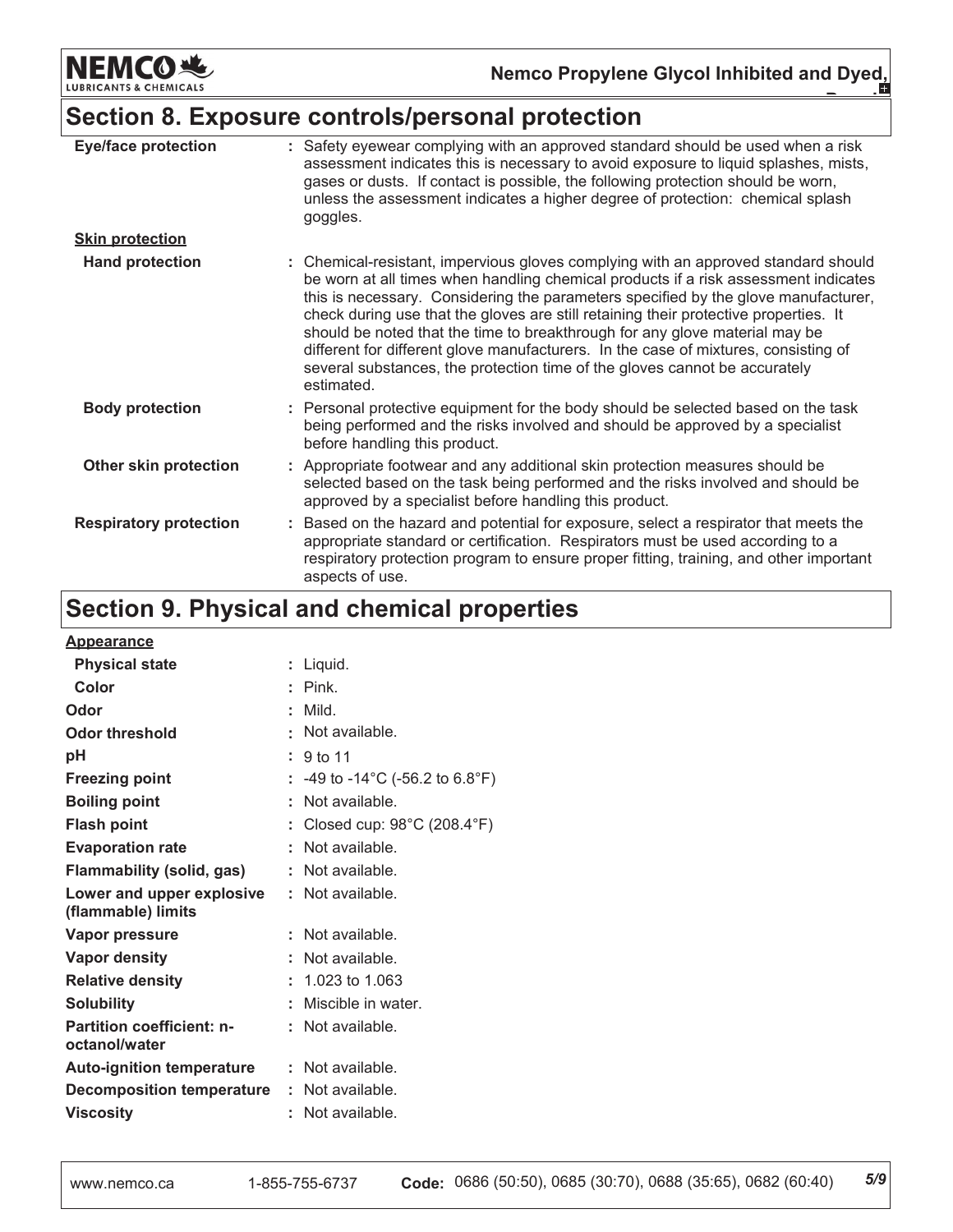

### **Section 10. Stability and reactivity**

| <b>Reactivity</b>                            | : No specific test data related to reactivity available for this product or its ingredients.              |
|----------------------------------------------|-----------------------------------------------------------------------------------------------------------|
| <b>Chemical stability</b>                    | : The product is stable.                                                                                  |
| <b>Possibility of hazardous</b><br>reactions | : Under normal conditions of storage and use, hazardous reactions will not occur.                         |
| <b>Conditions to avoid</b>                   | : No specific data.                                                                                       |
| Incompatible materials                       | : Reactive or incompatible with the following materials: oxidizing materials.                             |
| <b>Hazardous decomposition</b><br>products   | : Under normal conditions of storage and use, hazardous decomposition products<br>should not be produced. |

### **Section 11. Toxicological information**

#### Information on toxicological effects

#### **Acute toxicity**

| <b>Product/ingredient name</b> | l Result                 | <b>Species</b> | l Dose                 | <b>Exposure</b> |
|--------------------------------|--------------------------|----------------|------------------------|-----------------|
| Propane-1,2-diol               | LD50 Dermal<br>LD50 Oral | Rabbit<br>Rat  | 20800 mg/kg<br>20 g/kg |                 |

#### **Irritation/Corrosion**

| <b>Product/ingredient name</b> | <b>Result</b>                                | <b>Species</b>   | <b>Score</b> | <b>Exposure</b>               | <b>Observation</b> |
|--------------------------------|----------------------------------------------|------------------|--------------|-------------------------------|--------------------|
| Propane-1,2-diol               | Eves - Mild irritant<br>Eves - Mild irritant | Rabbit<br>Rabbit |              | 24 hours 500 mg   -<br>100 ma |                    |

#### **Sensitization**

There is no data available.

#### **Mutagenicity**

There is no data available.

#### Carcinogenicity

There is no data available.

#### **Reproductive toxicity**

There is no data available.

#### **Teratogenicity**

There is no data available.

Specific target organ toxicity (single exposure)

There is no data available.

#### Specific target organ toxicity (repeated exposure)

There is no data available.

#### **Aspiration hazard**

There is no data available.

#### Information on the likely : Dermal contact. Eye contact. Inhalation. Ingestion.

routes of exposure

#### Potential acute health effects

Eye contact : Causes eye irritation.

| 1-855-755-6737<br>www.nemco.ca | 0686 (50:50), 0685 (30:70), 0688 (35:65), 0682 (60:40) | 6/9 |
|--------------------------------|--------------------------------------------------------|-----|
|--------------------------------|--------------------------------------------------------|-----|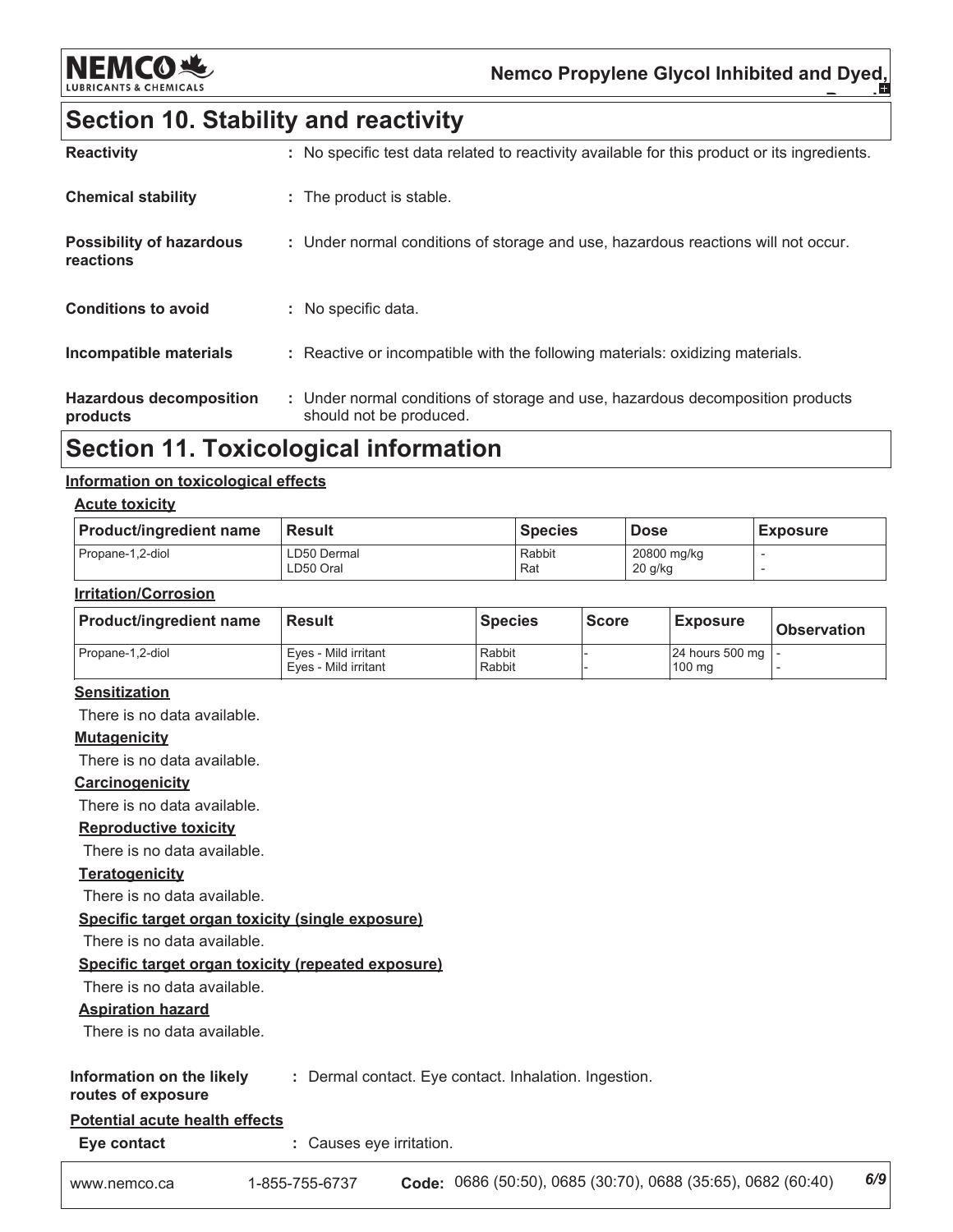**NEMCO 地** LUBRIC

### **Section 11. Toxicological information**

| <b>Inhalation</b>   | : No known significant effects or critical hazards. |
|---------------------|-----------------------------------------------------|
| <b>Skin contact</b> | : No known significant effects or critical hazards. |
| Ingestion           | : No known significant effects or critical hazards. |

#### Symptoms related to the physical, chemical and toxicological characteristics

| Eye contact         | : Adverse symptoms may include the following:<br>pain or irritation<br>watering<br>redness |
|---------------------|--------------------------------------------------------------------------------------------|
| <b>Inhalation</b>   | : No known significant effects or critical hazards.                                        |
| <b>Skin contact</b> | : No known significant effects or critical hazards.                                        |
| Ingestion           | : No known significant effects or critical hazards.                                        |

#### Delayed and immediate effects and also chronic effects from short and long term exposure

| <b>Short term exposure</b>            |                                                         |  |  |  |  |
|---------------------------------------|---------------------------------------------------------|--|--|--|--|
| <b>Potential immediate</b><br>effects | No known significant effects or critical hazards.<br>t. |  |  |  |  |
| <b>Potential delayed effects</b>      | : No known significant effects or critical hazards.     |  |  |  |  |
| Long term exposure                    |                                                         |  |  |  |  |
| Potential immediate<br>effects        | No known significant effects or critical hazards.       |  |  |  |  |
| <b>Potential delayed effects</b>      | : No known significant effects or critical hazards.     |  |  |  |  |
|                                       | <b>Potential chronic health effects</b>                 |  |  |  |  |
| General                               | No known significant effects or critical hazards.       |  |  |  |  |
| Carcinogenicity                       | : No known significant effects or critical hazards.     |  |  |  |  |
| <b>Mutagenicity</b>                   | No known significant effects or critical hazards.       |  |  |  |  |
| <b>Teratogenicity</b>                 | : No known significant effects or critical hazards.     |  |  |  |  |
| <b>Developmental effects</b>          | No known significant effects or critical hazards.<br>t. |  |  |  |  |
| <b>Fertility effects</b>              | No known significant effects or critical hazards.       |  |  |  |  |

#### **Numerical measures of toxicity**

#### **Acute toxicity estimates**

There is no data available.

### **Section 12. Ecological information**

#### **Toxicity**

| <b>Product/ingredient name</b> | <b>Result</b>                       | <b>Species</b>                   | <b>Exposure</b> |
|--------------------------------|-------------------------------------|----------------------------------|-----------------|
| Propane-1,2-diol               | Acute EC50 >110 ppm Fresh water     | Daphnia - Daphnia magna          | 48 hours        |
|                                | Acute LC50 1020000 µg/L Fresh water | Crustaceans - Ceriodaphnia dubia | 48 hours        |
|                                | Acute LC50 710000 µg/L Fresh water  | Fish - Pimephales promelas       | 96 hours        |

#### **Persistence and degradability**

There is no data available.

#### **Bioaccumulative potential**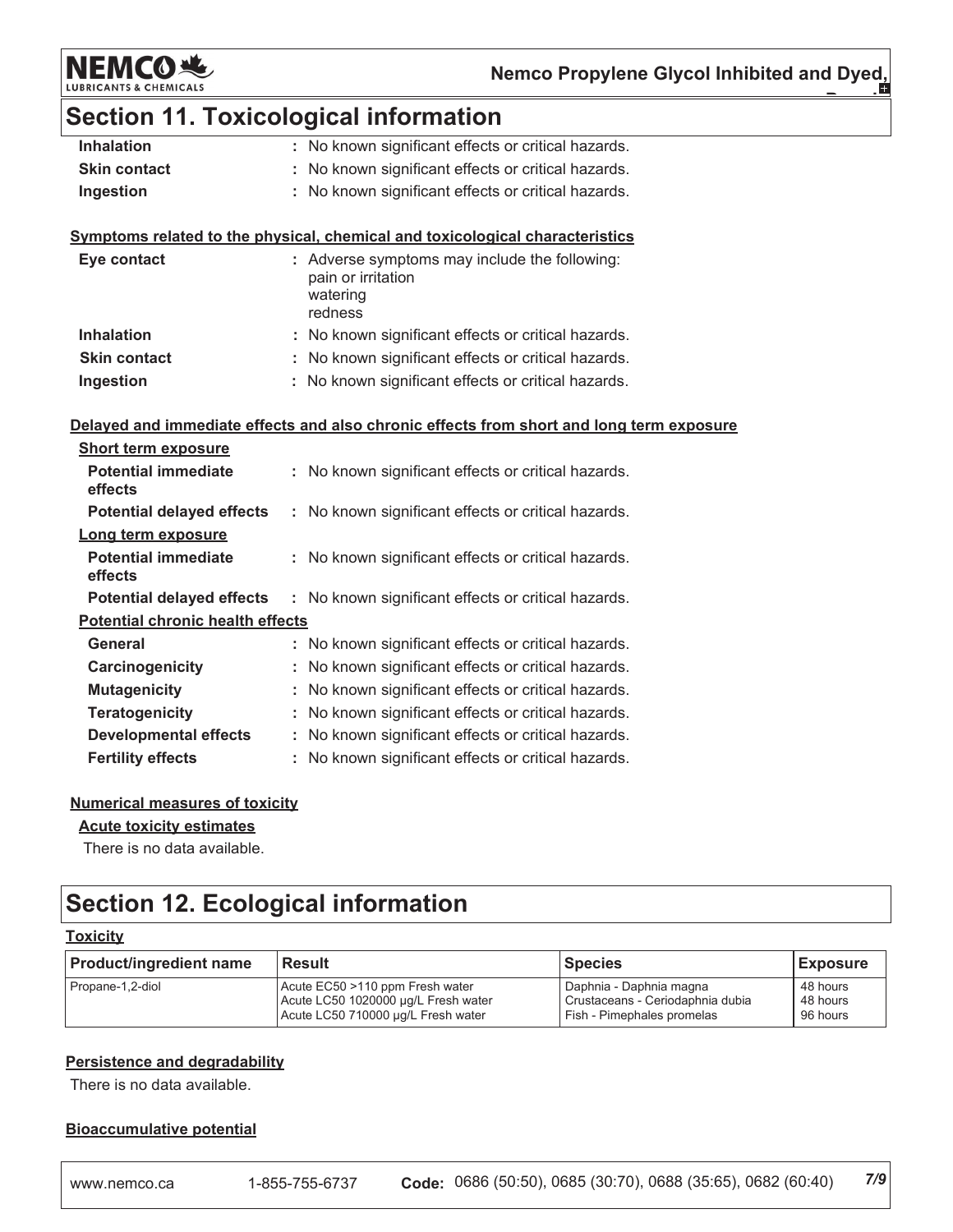NEMCOR.

### Nemco Propylene Glycol Inhibited and Dyed,

### **Section 12. Ecological information**

| <b>Product/ingredient name</b> | $\mathsf{LogP}_\mathsf{ow}$ | <b>BCF</b> | <b>Potential</b> |
|--------------------------------|-----------------------------|------------|------------------|
| Propane-1,2-diol               | .07                         |            | low              |

#### **Mobility in soil**

**Other adverse effects** : No known significant effects or critical hazards.

### **Section 13. Disposal considerations**

#### : The generation of waste should be avoided or minimized wherever possible. **Disposal methods** Disposal of this product, solutions and any by-products should comply with the requirements of environmental protection and waste disposal legislation and any regional local authority requirements. Dispose of surplus and non-recyclable products via a licensed waste disposal contractor. Waste should not be disposed of untreated to the sewer unless fully compliant with the requirements of all authorities with jurisdiction. Waste packaging should be recycled. Incineration or landfill should only be considered when recycling is not feasible. This material and its container must be disposed of in a safe way. Care should be taken when handling empty containers that have not been cleaned or rinsed out. Empty containers or liners may retain some product residues. Avoid dispersal of spilled material and runoff and contact with soil, waterways, drains and sewers.

### **Section 14. Transport information**

|                                      | <b>TDG Classification</b> | <b>IMDG</b>              | <b>IATA</b>    |
|--------------------------------------|---------------------------|--------------------------|----------------|
| <b>UN number</b>                     | Not regulated.            | Not regulated.           | Not regulated. |
| <b>UN proper</b><br>shipping name    |                           |                          |                |
| <b>Transport</b><br>hazard class(es) |                           | $\overline{\phantom{a}}$ |                |
| <b>Packing group</b>                 | $\overline{\phantom{a}}$  | $\overline{\phantom{a}}$ |                |
| <b>Environmental</b><br>hazards      | No.                       | No.                      | No.            |
| <b>Additional</b><br>information     |                           |                          |                |

**AERG** : Not applicable

Special precautions for user : Transport within user's premises: always transport in closed containers that are upright and secure. Ensure that persons transporting the product know what to do in the event of an accident or spillage.

 $8/9$